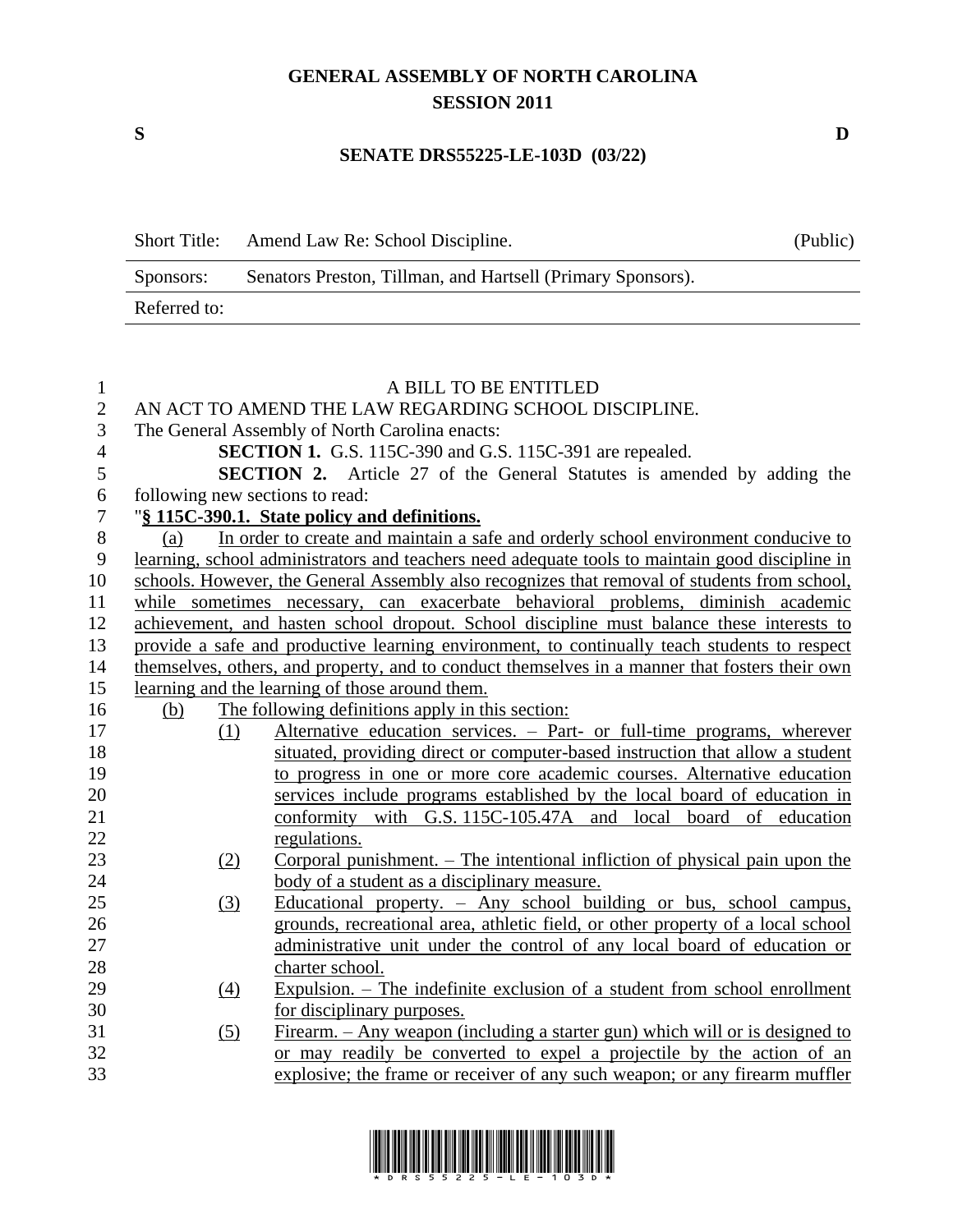|                       | <b>General Assembly of North Carolina</b>                                                        | <b>Session 2011</b> |
|-----------------------|--------------------------------------------------------------------------------------------------|---------------------|
|                       | or firearm silencer. This shall not include an inoperable antique firearm, a                     |                     |
|                       | BB gun, stun gun, air rifle, or air pistol. 18 U.S.C. $\S$ 921(a)3.                              |                     |
| (6)                   | Long-term suspension. $-$ The exclusion for more than 10 school days of a                        |                     |
|                       | student from school attendance for disciplinary purposes from the school to                      |                     |
|                       | which the student was assigned at the time of the disciplinary action. If the                    |                     |
|                       | offense leading to the long-term suspension occurs before the final quarter of                   |                     |
|                       | the school year, the exclusion may be no longer than the remainder of the                        |                     |
|                       | current school year. If the offense leading to the long-term suspension occurs                   |                     |
|                       | during the final quarter of the school year, the exclusion may include a                         |                     |
|                       | period up to the remainder of the current school year and the first semester                     |                     |
|                       | of the following school year.                                                                    |                     |
| (7)                   | Parent. – Includes a parent, legal guardian, legal custodian, or other                           |                     |
|                       | caregiver adult who is acting in the place of a parent and is entitled to enroll                 |                     |
|                       | the student in school under Article 25 of this Chapter.                                          |                     |
| (8)                   | Powerful explosive. - Any bomb, grenade, mine, dynamite cartridge, or                            |                     |
|                       | other similar device with significant explosive or incendiary capacity.                          |                     |
| (9)                   | <u>Principal. – Includes the principal and the principal's designee.</u>                         |                     |
| (10)                  | Short-term suspension. – The exclusion of a student from school attendance                       |                     |
|                       | for disciplinary purposes for up to 10 school days from the school to which                      |                     |
|                       | the student was assigned at the time of the disciplinary action.                                 |                     |
| (11)                  | Substantial evidence – Such relevant evidence as a reasonable person might                       |                     |
|                       | accept as adequate to support a conclusion; it is more than a scintilla or                       |                     |
|                       | permissible inference.                                                                           |                     |
| (12)                  | Superintendent – Includes the superintendent and the superintendent's                            |                     |
|                       | designee.                                                                                        |                     |
| (c)                   | Notwithstanding the provisions of this Article, the policies and procedures for the              |                     |
|                       | discipline of students shall be consistent with the requirements of Gun Free Schools Act, 20     |                     |
|                       | U.S.C. § 7151, Individuals with Disabilities Education Act (IDEA), 29 U.S.C. § 1400, et seq.,    |                     |
|                       | Section 504 of the Rehabilitation Act of 1973, 29 U.S.C. § 701, et seq., and with other federal  |                     |
| laws and regulations. |                                                                                                  |                     |
|                       | "§ 115C-390.2. Discipline policies.                                                              |                     |
| (a)                   | Local boards of education shall adopt policies to govern the conduct of students and             |                     |
|                       | establish procedures to be followed by school officials in disciplining students. These policies |                     |
|                       | must be consistent with the provisions of this Article and the constitutions, statutes, and      |                     |
|                       | regulations of the United States and the State of North Carolina.                                |                     |
| (b)                   | Board policies shall include or provide for the development of a Code of Student                 |                     |
|                       | Conduct that notifies students of the standards of behavior expected of them, conduct that may   |                     |
|                       | subject them to discipline, and the range of disciplinary measures that may be used by school    |                     |
| officials.            |                                                                                                  |                     |
| (c)                   | Board policies may authorize suspension for conduct not occurring on educational                 |                     |
|                       | property, but only if the student's conduct otherwise violates the Code of Student Conduct and   |                     |
|                       | the conduct has or is reasonably expected to have a direct and immediate impact on the orderly   |                     |
|                       | and efficient operation of the schools or the safety of individuals in the school environment.   |                     |
| (d)                   | Board policies may not allow students to be long-term suspended or expelled from                 |                     |
|                       | school solely for truancy or tardiness offenses and may not allow short-term suspension of       |                     |
|                       | more than two days for such offenses.                                                            |                     |
| (e)                   | Board policies may not impose mandatory long-term suspensions or expulsions for                  |                     |
|                       | specific violations unless otherwise provided in State or federal law.                           |                     |
| (f)                   | <u>Board policies shall minimize the use of long-term suspension and expulsion by</u>            |                     |
|                       | restricting the availability of long-term suspension or expulsion to those offenses deemed to be |                     |
|                       | serious violations of the board's Code of Student Conduct that either threaten the safety of     |                     |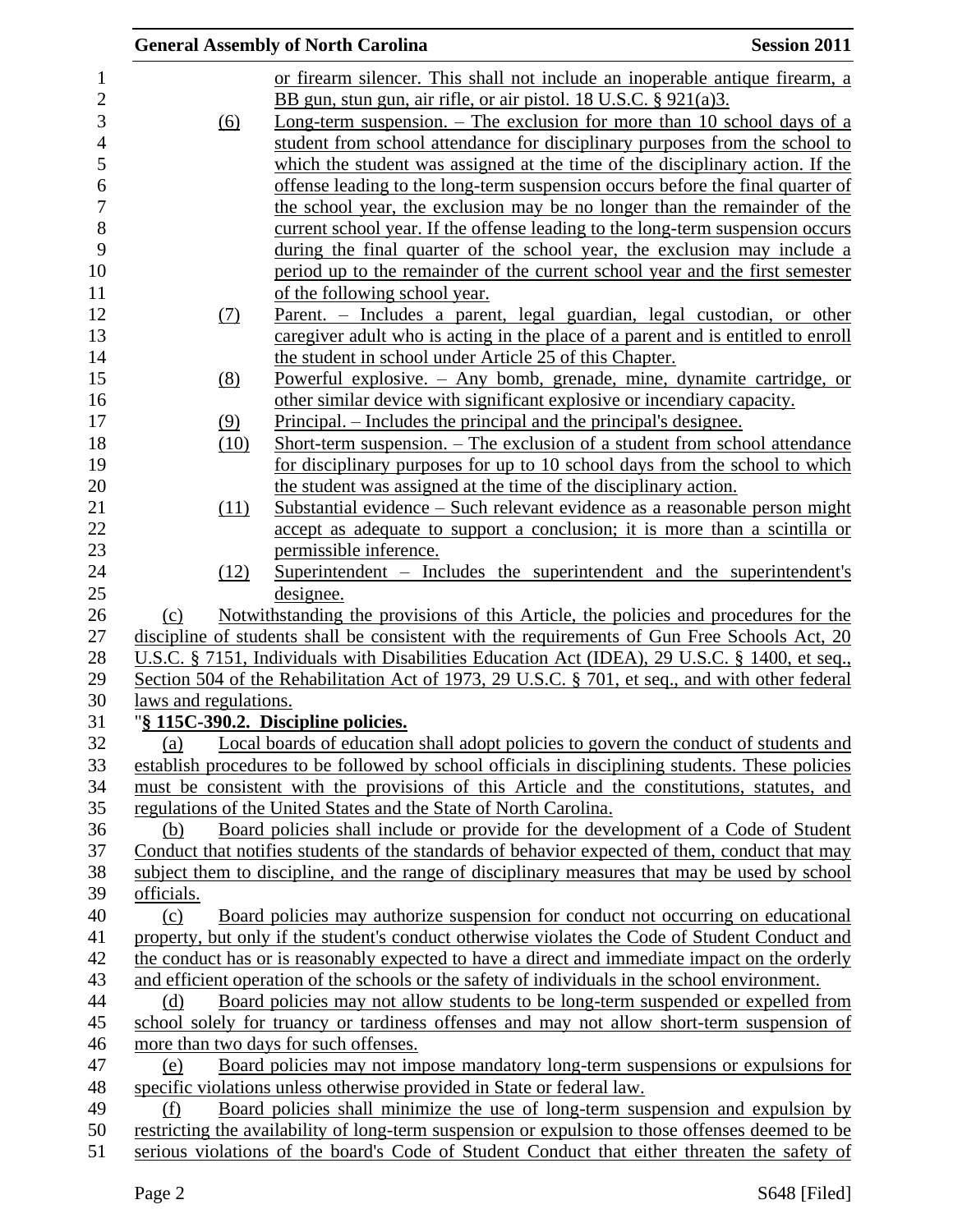#### **General Assembly of North Carolina Session 2011**

 students, staff, or school visitors or threaten to substantially disrupt the educational environment. Examples of conduct that would not be deemed to be a serious violation include the use of inappropriate or disrespectful language, noncompliance with a staff directive, dress code violations, and minor physical altercations that do not involve weapons or injury. The principal may, however, in his or her discretion, determine that aggravating circumstances justify treating a minor offense as a serious violation. (g) Board policies may not prohibit the superintendent and principals from considering the student's intent, disciplinary and academic history, the potential benefits to the student of alternatives to suspension, and other mitigating or aggravating factors when deciding whether 10 to recommend or impose long-term suspension. (h) Board policies shall include the procedures to be followed by school officials in suspending, expelling, or administering corporal punishment to any student, which shall be consistent with this Article. (i) Each local board shall publish all policies, administrative procedures, or school rules mandated by this section and make them available to each student and his parent at the beginning of each school year and upon request. (j) Local boards of education are encouraged to include in their Safe Schools Plans, adopted pursuant to G.S. 115C-105.47, research-based behavior management programs that 19 take positive approaches to improving student behaviors. 20 (k) School administrators are encouraged to use a full range of responses to violations of disciplinary rules, such as conferences, counseling, peer mediation, behavior contracts, instruction in conflict resolution and anger management, detention, academic interventions, community service, and other similar tools that do not remove a student from the classroom or school building. "**§ 115C-390.3. Reasonable force.** (a) School personnel may use physical restraint only in accordance with G.S. 115C-391.1. (b) School personnel may use reasonable force to control behavior or to remove a person from the scene in the following situations when necessary: 30 (1) To correct students.<br>31 (2) To quell a disturbane (2) To quell a disturbance threatening injury to others. (3) To obtain possession of weapons or other dangerous objects on the person, or within the control, of a student. (4) For self-defense. (5) For the protection of persons or property. (6) To maintain order on school property, in the classroom, or at a school-related activity on or off school property. (c) Notwithstanding any other law, no officer or employee of the State Board of Education or of a local board of education shall be civilly liable for using reasonable force in conformity with State law, State or local rules, or State or local policies regarding the control, discipline, suspension, and expulsion of students. Furthermore, the burden of proof is on the claimant to show that the amount of force used was not reasonable. "**§ 115C-390.4. Corporal Punishment.** (a) Each local board of education shall determine whether corporal punishment will be permitted in its school administrative unit. Notwithstanding a local board of education's prohibition on the use of corporal punishment, school personnel may use physical restraint in accordance with federal law and G.S. 115C-391.1 and reasonable force pursuant to G.S. 115C-390.3. (b) To the extent that corporal punishment is permitted, the policies adopted for the administration of corporal punishment shall include at a minimum the following: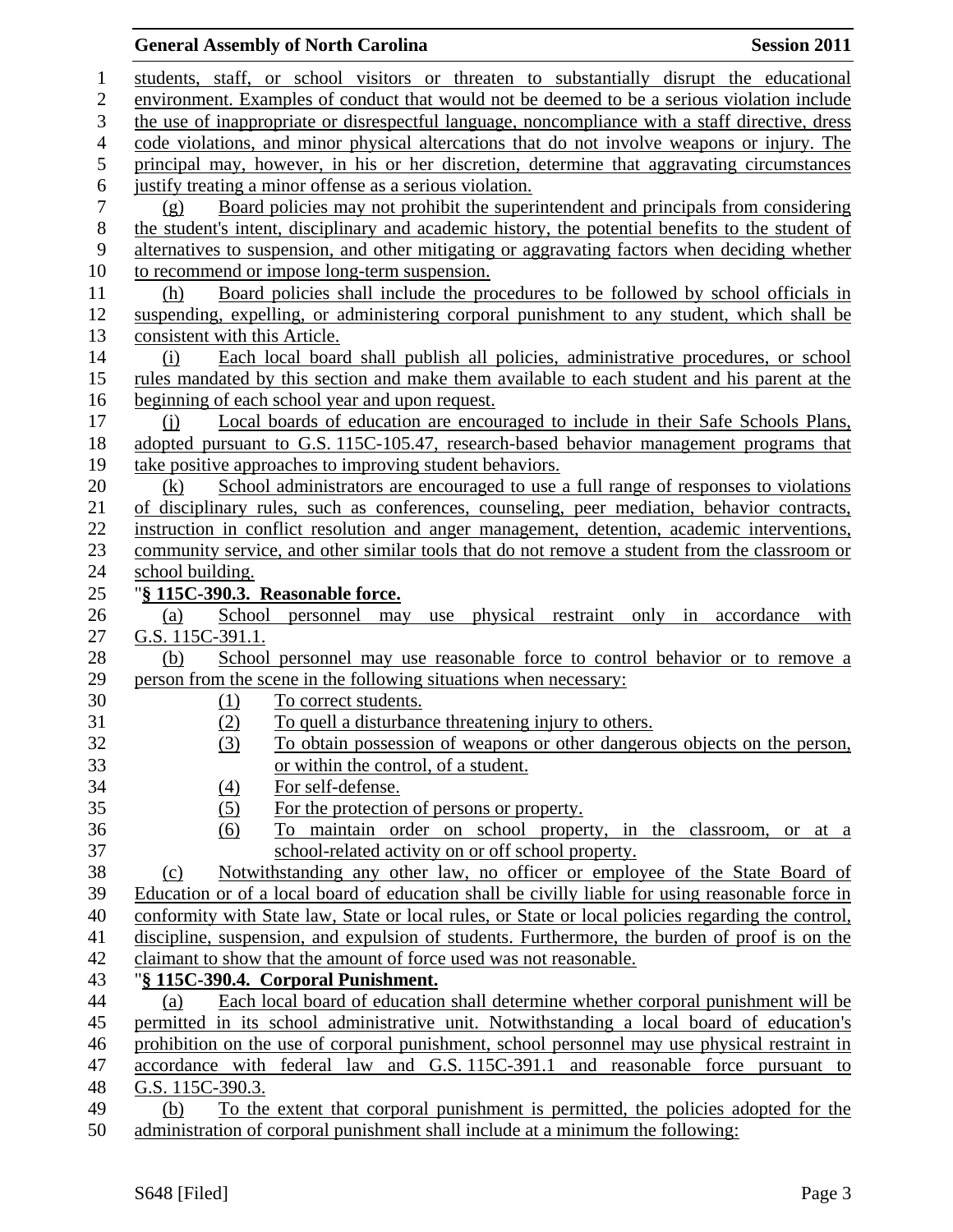|                |                  | <b>General Assembly of North Carolina</b>                                                     | <b>Session 2011</b> |
|----------------|------------------|-----------------------------------------------------------------------------------------------|---------------------|
|                | <u>(1)</u>       | Corporal punishment shall not be administered in a classroom with other                       |                     |
|                |                  | students present.                                                                             |                     |
|                | (2)              | Only a teacher, principal, or assistant principal may administer corporal                     |                     |
|                |                  | punishment and may do so only in the presence of a principal, assistant                       |                     |
|                |                  | principal, or teacher who shall be informed beforehand and in the student's                   |                     |
|                |                  | presence of the reason for the punishment.                                                    |                     |
|                | <u>(3)</u>       | An appropriate school official shall provide the student's parent with                        |                     |
|                |                  | notification that corporal punishment has been administered, and the official                 |                     |
|                |                  | who administered the corporal punishment shall provide the student's parent                   |                     |
|                |                  | a written explanation of the reasons and the name of the second school                        |                     |
|                |                  | official who was present.                                                                     |                     |
|                | $\left(4\right)$ | The school shall maintain records of each administration of corporal                          |                     |
|                |                  | punishment and the reasons for its administration.                                            |                     |
|                |                  | In no event shall excessive force be used in the administration of corporal                   |                     |
|                | (5)              |                                                                                               |                     |
|                |                  | punishment. Excessive force includes force that results in injury to the child                |                     |
|                |                  | that requires medical attention beyond simple first aid.                                      |                     |
|                | (6)              | Corporal punishment shall not be administered on a student who is a child                     |                     |
|                |                  | with a disability as defined in G.S. $115C-106.3(1)$ or on a student with a                   |                     |
|                |                  | disability who is covered under section 504 of the federal Rehabilitation Act                 |                     |
|                |                  | of 1973, as amended, 29 U.S.C. § 794, whose parent has stated in writing                      |                     |
|                |                  | that corporal punishment shall not be administered on that student. In school                 |                     |
|                |                  | administrative units where corporal punishment is permitted, parents shall be                 |                     |
|                |                  | given a form to make such an election at the beginning of the school year or                  |                     |
|                |                  | when the student first enters the school during the year. If a parent has not                 |                     |
|                |                  | submitted in writing that corporal punishment shall not be used on the                        |                     |
|                |                  | student, then the form shall be presented to the parent at the first                          |                     |
|                |                  | individualized education program or section 504 plan meeting held during                      |                     |
|                |                  | the school year.                                                                              |                     |
| (c)            |                  | Each local board of education shall report annually to the State Board of Education,          |                     |
|                |                  | in a manner prescribed by the State Board of Education, on the number of times that corporal  |                     |
|                |                  | punishment was administered. The report shall be in compliance with the federal Family        |                     |
|                |                  | Educational Rights and Privacy Act, 20 U.S.C. § 1232g, and shall include the following:       |                     |
|                | (1)              | The number of students who received corporal punishment.                                      |                     |
|                | (2)              | The number of students who received corporal punishment who were also                         |                     |
|                |                  | students with disabilities and were eligible to receive special education and                 |                     |
|                |                  | related services under the federal Individuals with Disabilities Education                    |                     |
|                |                  | Act, 20 U.S.C. § 1400, et seq.                                                                |                     |
|                | <u>(3)</u>       | The grade level of the students who received corporal punishment.                             |                     |
|                | (4)              | The race, gender, and ethnicity of the students who received corporal                         |                     |
|                |                  | punishment.                                                                                   |                     |
|                | (5)              | The reason for the administration of the corporal punishment for each                         |                     |
|                |                  | student who received corporal punishment.                                                     |                     |
|                |                  | "§ 115C-390.5. Short-term suspension.                                                         |                     |
| (a)            |                  | The principal shall have authority to impose short-term suspension on a student who           |                     |
|                |                  | willfully engages in conduct that violates a provision of the Code of Student Conduct         |                     |
|                |                  | authorizing short-term suspension.                                                            |                     |
| (b)            |                  | If a student's short-term suspensions accumulate to more than 10 days in a semester,          |                     |
|                |                  | to the extent the principal has not already done so, he or she shall invoke the mechanisms    |                     |
|                |                  | provided for in the applicable Safe Schools Plan adopted pursuant to G.S. $115C-105.47(b)(5)$ |                     |
| and $(b)(6)$ . |                  |                                                                                               |                     |
| (c)            |                  | A student subject to short-term suspension shall be provided the following:                   |                     |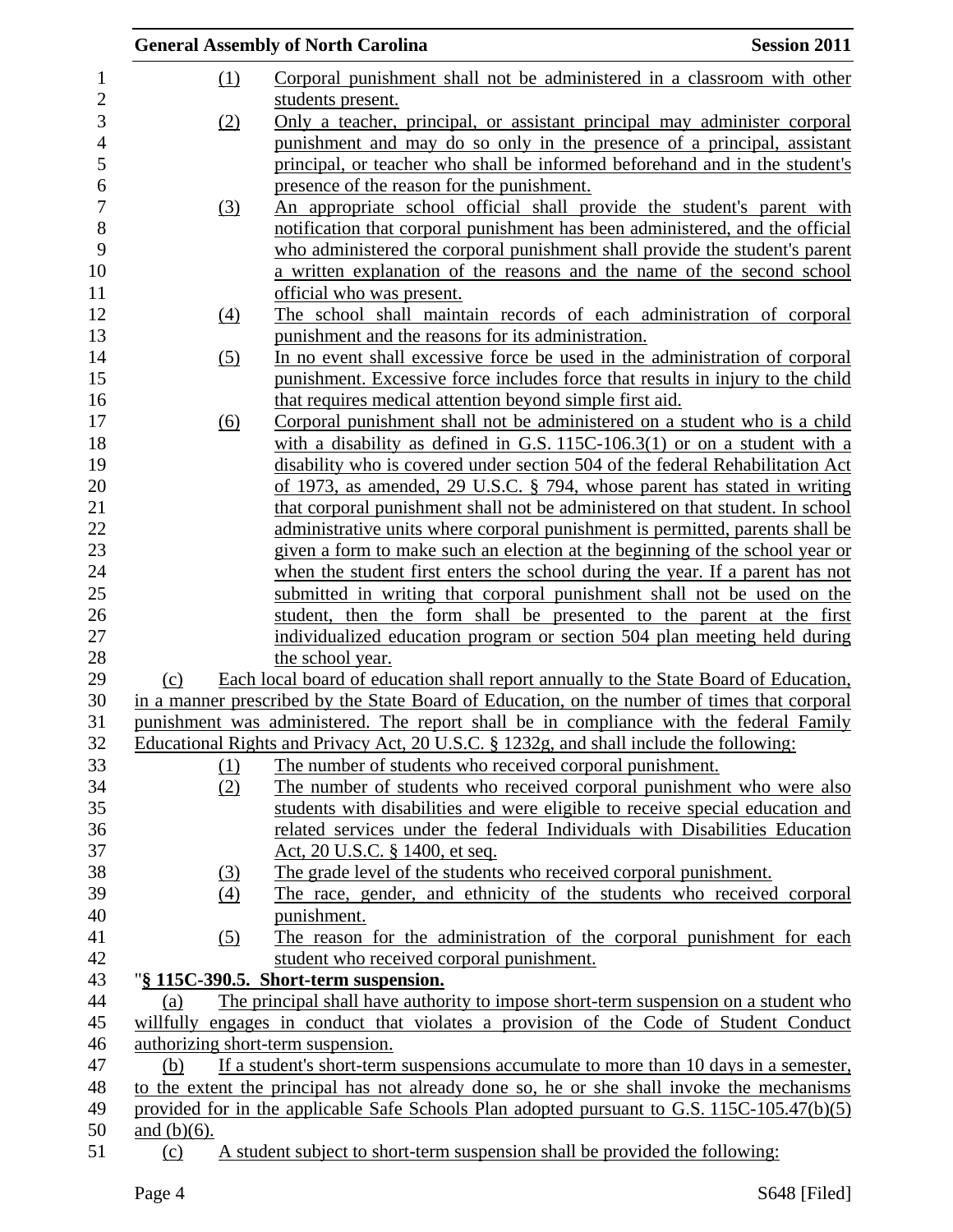| The opportunity to take textbooks home for the duration of the suspension.<br>(1)<br>Upon request, the right to receive all missed assignments and, to the extent<br>(2) |  |
|--------------------------------------------------------------------------------------------------------------------------------------------------------------------------|--|
|                                                                                                                                                                          |  |
|                                                                                                                                                                          |  |
| practicable, the materials distributed to students in connection with the                                                                                                |  |
| assignment.                                                                                                                                                              |  |
| The opportunity to take any quarterly, semester, or grading period<br>$\left(3\right)$                                                                                   |  |
| examinations missed during the suspension period.                                                                                                                        |  |
| "§ 115C-390.6. Short-term suspension procedures.                                                                                                                         |  |
| Except as authorized in this section, no short-term suspension shall be imposed<br>(a)                                                                                   |  |
| upon a student without first providing the student an opportunity for an informal hearing with                                                                           |  |
| the principal. The notice to the student of the charges may be oral or written and the hearing                                                                           |  |
| may be held immediately after the notice is given. The student has the right to be present, to be                                                                        |  |
| informed of the charges and the basis for the accusations, and to make statements in defense or                                                                          |  |
| mitigation of the charges.                                                                                                                                               |  |
| The principal may impose a short-term suspension without providing the student an<br>(b)                                                                                 |  |
| opportunity for a hearing if the presence of the student creates a direct and immediate threat to                                                                        |  |
| the safety of other students or staff, or substantially disrupts or interferes with the education of                                                                     |  |
| other students or the maintenance of discipline at the school. In such cases, the notice of the                                                                          |  |
| charges and informal hearing described in subsection (a) of this section shall occur as soon as                                                                          |  |
| practicable.                                                                                                                                                             |  |
| The principal shall provide notice to the student's parent of any short-term<br>(c)                                                                                      |  |
| suspension, including the reason for the suspension and a description of the alleged student                                                                             |  |
| conduct upon which the suspension is based. The notice shall be given by the end of the                                                                                  |  |
| workday during which the suspension is imposed when reasonably possible, but in no event                                                                                 |  |
| more than two days after the suspension is imposed. The notice shall be given by certified mail,                                                                         |  |
| telephone, facsimile, e-mail, or any other method reasonably designed to achieve actual notice.                                                                          |  |
| If English is the second language of the parent, the notice shall be provided in the<br>(d)                                                                              |  |
| parent's primary language, when the appropriate foreign language resources are readily                                                                                   |  |
| available, and in English, and both versions shall be in plain language and shall be easily                                                                              |  |
| understandable.                                                                                                                                                          |  |
| A student is not entitled to appeal the principal's decision to impose a short-term<br>(e)                                                                               |  |
| suspension to the superintendent or the local board of education. Further, such a decision is not                                                                        |  |
| subject to judicial review.                                                                                                                                              |  |
| "§ 115C-390.7. Long-term suspension.                                                                                                                                     |  |
| A principal may recommend to the superintendent the long-term suspension of any<br>(a)                                                                                   |  |
| student who willfully engages in conduct that violates a provision of the Code of Student                                                                                |  |
| Conduct that authorizes long-term suspension. Only the superintendent has the authority to                                                                               |  |
| long-term suspend a student.                                                                                                                                             |  |
| (b)<br>Before the superintendent's imposition of a long-term suspension, the student must                                                                                |  |
| be provided an opportunity for a hearing consistent with G.S. 115C-390.8.                                                                                                |  |
| If the student recommended for long-term suspension declines the opportunity for a<br>(c)                                                                                |  |
| hearing, the superintendent shall review the circumstances of the recommended long-term                                                                                  |  |
| suspension. Following such review, the superintendent may impose the suspension if is it                                                                                 |  |
| consistent with board policies and appropriate under the circumstances, may impose another                                                                               |  |
| appropriate penalty authorized by board policy, or may decline to impose any penalty.                                                                                    |  |
| If a teacher is assaulted or injured by a student and as a result the student is<br>(d)                                                                                  |  |
| long-term suspended or reassigned to alternative education services, the student shall not be                                                                            |  |
| returned to that teacher's classroom unless the teacher consents.                                                                                                        |  |
| Disciplinary reassignment of a student to a full-time educational program that meets<br>(e)                                                                              |  |
|                                                                                                                                                                          |  |
| the academic requirements of the Standard Course of Study as provided in G.S. 115C-81 and                                                                                |  |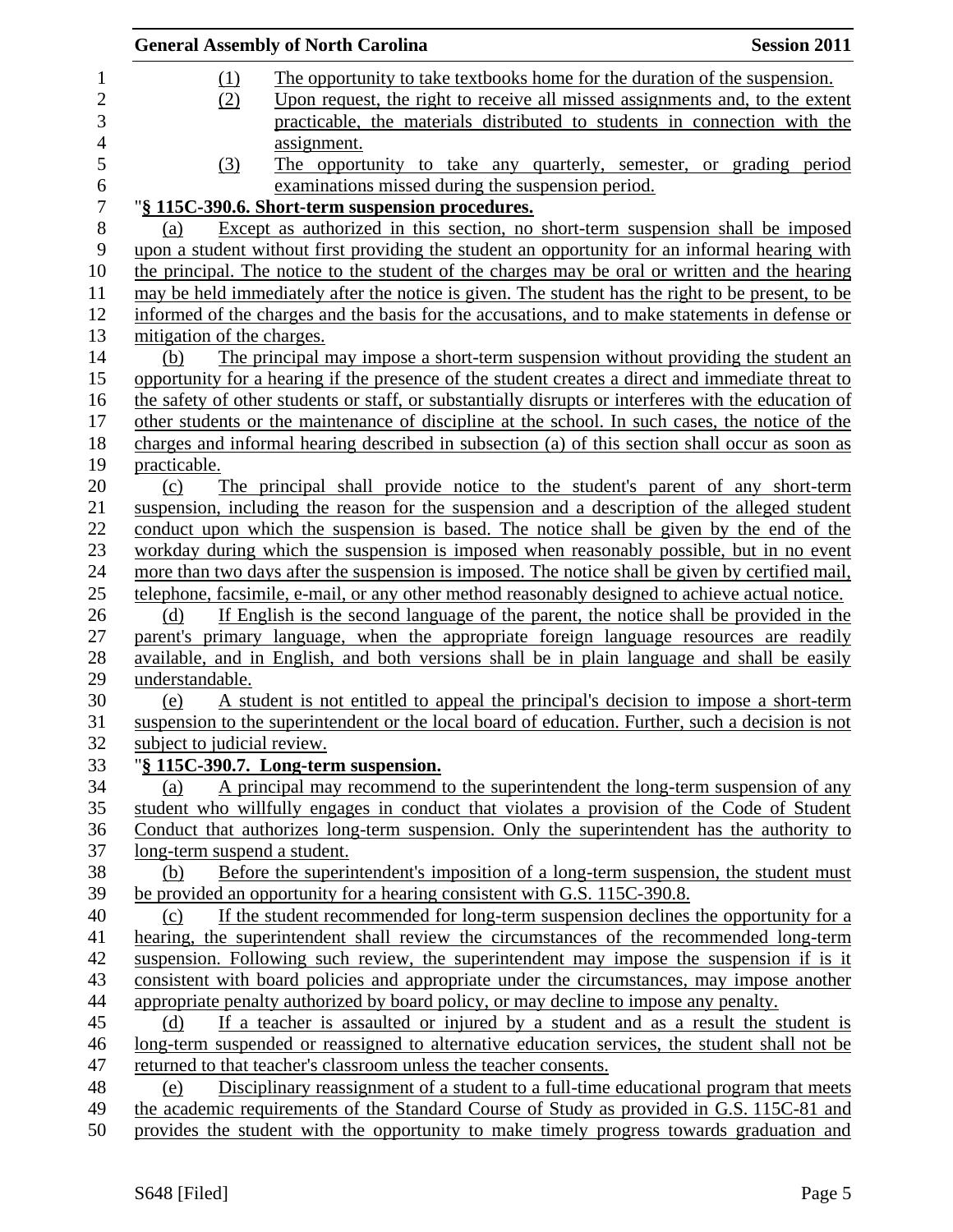# General Assembly of North Carolina **Session 2011**

| $\mathbf{1}$     |                     | grade promotion is not a long-term suspension requiring the due process procedures described        |
|------------------|---------------------|-----------------------------------------------------------------------------------------------------|
| $\mathbf{2}$     | in G.S. 115C-390.8. |                                                                                                     |
| 3                |                     | "§ 115C-390.8. Long-term suspension procedures.                                                     |
| $\overline{4}$   | (a)                 | When a student is recommended by the principal for long-term suspension, the                        |
| 5                |                     | principal shall give written notice to the student's parent. The notice shall be provided to the    |
| 6                |                     | student's parent by the end of the workday during which the suspension was recommended              |
| $\boldsymbol{7}$ |                     | when reasonably possible or as soon thereafter as practicable. The written notice shall provide     |
| $\, 8$           |                     | at least the following information:                                                                 |
| 9                | $\Omega$            | A description of the incident and the student's conduct that led to the                             |
| 10               |                     | long-term suspension recommendation.                                                                |
| 11               | (2)                 | A reference to the provisions of the Code of Student Conduct that the                               |
| 12               |                     | student is alleged to have violated.                                                                |
| 13               | (3)                 | The specific process by which the parent may request a hearing to contest                           |
| 14               |                     | the decision, including the number of days within which the hearing must be                         |
| 15               |                     | requested.                                                                                          |
| 16               | (4)                 | The process by which a hearing will be held, including, at a minimum, the                           |
| 17               |                     | procedures described in subsection (e) of this section.                                             |
| 18               | (5)                 | Notice that the parent is permitted to retain an attorney to represent the                          |
| 19               |                     | student in the hearing process.                                                                     |
| 20               | $\overline{(6)}$    | The extent to which the local board policy permits the parent to have an                            |
| 21               |                     | advocate, instead of an attorney, accompany the student to assist in the                            |
| 22               |                     | presentation of his or her appeal.                                                                  |
| 23               | (7)                 | Notice that the parent has the right to review and obtain copies of the                             |
| 24               |                     | student's educational records before the hearing.                                                   |
| 25               | (8)                 | A reference to the local board policy on the expungement of discipline                              |
| 26               |                     | records as required by G.S. 115C-402.                                                               |
| $27\,$           | (b)                 | Written notice may be provided by certified mail, fax, e-mail, or any other written                 |
| 28               |                     | method reasonably designed to achieve actual notice of the recommendation for long-term             |
| 29               | suspension.         |                                                                                                     |
| 30               | (1)                 | All notices described in this section shall be written in plain English, and                        |
| 31               |                     | shall include the following information translated into the dominant                                |
| 32               |                     | non-English language<br>used<br>by residents<br>within<br>the<br>local<br>school                    |
| 33               |                     | administrative unit:                                                                                |
| 34               |                     | The nature of the document, i.e., that it is a long-term suspension<br><u>a.</u>                    |
| 35               |                     | notice.                                                                                             |
| 36               |                     | The process by which the parent may request a hearing to contest the<br><u>b.</u>                   |
| 37               |                     | long-term suspension.                                                                               |
| 38               |                     | The identity and phone number of a school employee that the parent<br>$\underline{c}$ .             |
| 39               |                     | may call to obtain assistance in understanding the English language                                 |
| 40               |                     | information included in the document.                                                               |
| 41               | (2)                 | When school personnel are aware that English is not the primary language of                         |
| 42               |                     | the parent or guardian, the notice shall be written in both English and in the                      |
| 43               |                     | primary language of the parent or guardian when the appropriate foreign                             |
| 44               |                     | language resources are readily available.                                                           |
| 45               | (c)                 | No long-term suspension may be imposed on a student until an opportunity for a                      |
| 46               |                     | formal hearing is provided to the student. If a hearing is timely requested, it shall be held and a |
| 47               |                     | decision issued before a long-term suspension is imposed, except as otherwise provided in this      |
| 48               |                     | subsection. The student and parent shall be given reasonable notice of the time and place of the    |
| 49               | hearing.            |                                                                                                     |
| 50               | (1)                 | If no hearing is timely requested, the superintendent shall follow the                              |
| 51               |                     | procedures described in G.S. $115C-390.7(c)$ .                                                      |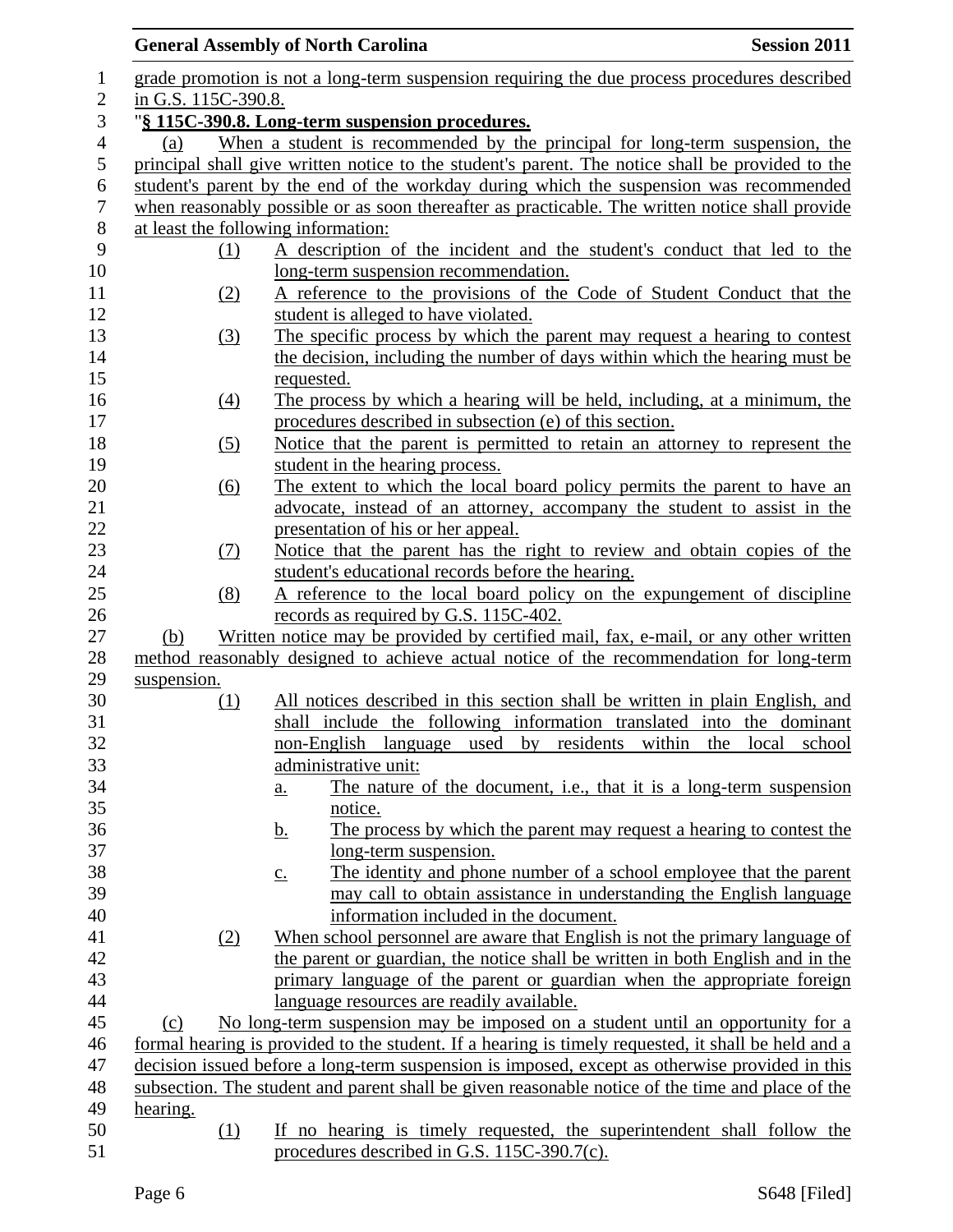|                | <b>General Assembly of North Carolina</b> | <b>Session 2011</b> |                                                                                                                                                                                             |  |
|----------------|-------------------------------------------|---------------------|---------------------------------------------------------------------------------------------------------------------------------------------------------------------------------------------|--|
| 1              |                                           | (2)                 | If the student or parent requests a postponement of the hearing, or if the                                                                                                                  |  |
| $\overline{c}$ |                                           |                     | hearing is requested beyond the time set for such request, the hearing shall                                                                                                                |  |
| 3              |                                           |                     | be scheduled but the student shall not have the right to return to school                                                                                                                   |  |
| $\overline{4}$ |                                           |                     | pending the hearing.                                                                                                                                                                        |  |
| 5              |                                           | (3)                 | If neither the student nor parent appears for the scheduled hearing, after                                                                                                                  |  |
| 6              |                                           |                     | having been given reasonable notice of the time and place of the hearing, the                                                                                                               |  |
| 7              |                                           |                     | parent and student are deemed to have waived the right to a hearing and the                                                                                                                 |  |
| 8              |                                           |                     | superintendent shall conduct the review required by G.S. 115C-390.7(c).                                                                                                                     |  |
| 9              | (d)                                       |                     | The formal hearing may be conducted by the local board of education, by the                                                                                                                 |  |
| 10             |                                           |                     | superintendent, or by a person or group of persons appointed by the local board or                                                                                                          |  |
| 11             |                                           |                     | superintendent to serve as a hearing officer or hearing panel. Neither the board nor the                                                                                                    |  |
| 12             |                                           |                     | superintendent may appoint any individual to serve as a hearing officer or on a hearing panel                                                                                               |  |
| 13             |                                           |                     | who is under the direct supervision of the principal recommending suspension. If the hearing is                                                                                             |  |
| 14             |                                           |                     |                                                                                                                                                                                             |  |
| 15             |                                           |                     | conducted by an appointed hearing officer or hearing panel, such officer or panel shall<br>determine the relevant facts and credibility of witnesses based on the evidence presented at the |  |
|                |                                           |                     |                                                                                                                                                                                             |  |
| 16<br>17       |                                           |                     | hearing. Following the hearing, the superintendent or local board shall make a final decision<br>regarding the suspension. The superintendent or board must adopt the hearing officer's or  |  |
|                |                                           |                     |                                                                                                                                                                                             |  |
| 18             |                                           |                     | panel's factual determinations unless they are not supported by substantial evidence in the                                                                                                 |  |
| 19             | <u>record.</u>                            |                     |                                                                                                                                                                                             |  |
| 20             | (e)                                       |                     | Long-term suspension hearings shall be conducted in accordance with policies                                                                                                                |  |
| 21             |                                           |                     | adopted by the board of education. Such policies shall offer the student procedural due process                                                                                             |  |
| 22             |                                           |                     | including, but not limited to, the following:                                                                                                                                               |  |
| 23             |                                           | (1)                 | The right to be represented at the hearing by counsel or, in the discretion of                                                                                                              |  |
| 24             |                                           |                     | the local board, a nonattorney advocate.                                                                                                                                                    |  |
| 25             |                                           | (2)                 | The right to be present at the hearing, accompanied by his or her parents.                                                                                                                  |  |
| 26             |                                           | (3)                 | The right of the student, parent, and the student's representative to review,                                                                                                               |  |
| 27             |                                           |                     | before the hearing, any audio or video recordings of the incident and,                                                                                                                      |  |
| 28             |                                           |                     | consistent with federal and State student records laws and regulations, the                                                                                                                 |  |
| 29             |                                           |                     | information supporting the suspension that may be presented as evidence at                                                                                                                  |  |
| 30             |                                           |                     | the hearing, including statements made by witnesses related to the charges                                                                                                                  |  |
| 31             |                                           |                     | consistent with subsection (h) of this section.                                                                                                                                             |  |
| 32             |                                           | (4)                 | The right of the student, parent, or the student's representative to question                                                                                                               |  |
| 33             |                                           |                     | witnesses appearing at the hearing.                                                                                                                                                         |  |
| 34             |                                           | (5)                 | The right to present evidence on his own behalf, which may include written                                                                                                                  |  |
| 35             |                                           |                     | statements or oral testimony, relating to the incident leading to the                                                                                                                       |  |
| 36             |                                           |                     | suspension, as well as any of the factors listed in G.S. $115C-390.2(g)$ .                                                                                                                  |  |
| 37             |                                           | <u>(6)</u>          | The right to have a record made of the hearing.                                                                                                                                             |  |
| 38             |                                           | (7)                 | The right to make his or her own audio recording of the hearing.                                                                                                                            |  |
| 39             |                                           | (8)                 | The right to a written decision, based on substantial evidence presented at                                                                                                                 |  |
| 40             |                                           |                     | the hearing, either upholding, modifying, or rejecting the principal's                                                                                                                      |  |
| 41             |                                           |                     | recommendation of suspension and containing at least the following                                                                                                                          |  |
| 42             |                                           |                     | information:                                                                                                                                                                                |  |
| 43             |                                           |                     | The basis for the decision, including a reference to any policy or rule<br>a.                                                                                                               |  |
| 44             |                                           |                     | that the student is determined to have violated.                                                                                                                                            |  |
| 45             |                                           |                     | Notice of what information will be included in the student's official<br><u>b.</u>                                                                                                          |  |
| 46             |                                           |                     | record pursuant to G.S. 115C-402.                                                                                                                                                           |  |
| 47             |                                           |                     | The student's right to appeal the decision and notice of the<br>$\underline{c}$ .                                                                                                           |  |
| 48             |                                           |                     | procedures for such appeal.                                                                                                                                                                 |  |
| 49             | (f)                                       |                     | Following the issuance of the decision, the superintendent shall implement the                                                                                                              |  |
| 50             |                                           |                     | decision by authorizing the student's return to school or by imposing the suspension reflected in                                                                                           |  |
| 51             | the decision.                             |                     |                                                                                                                                                                                             |  |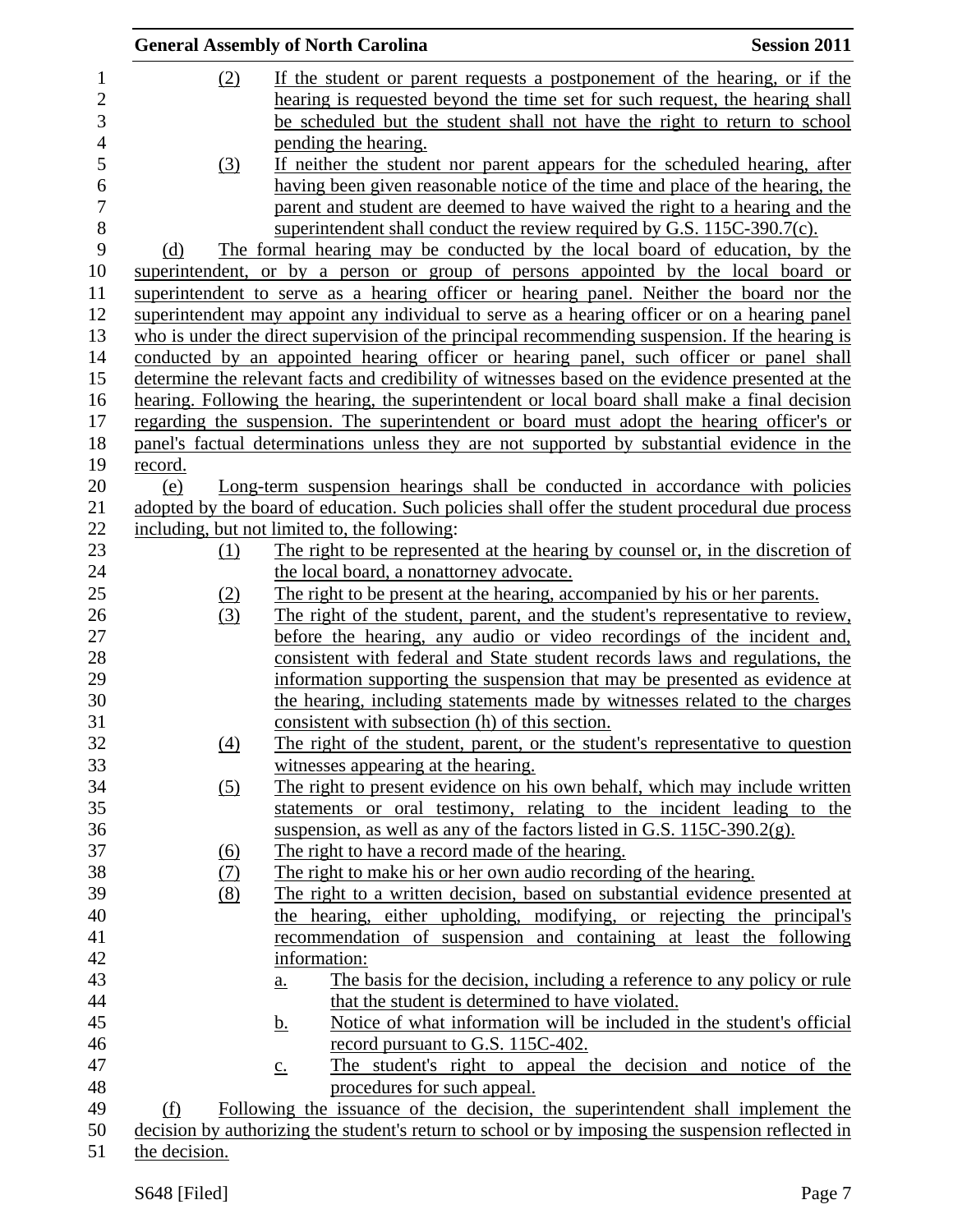|                  |            | <b>General Assembly of North Carolina</b>                                                                                                                                             | <b>Session 2011</b> |
|------------------|------------|---------------------------------------------------------------------------------------------------------------------------------------------------------------------------------------|---------------------|
| $\mathbf 1$      | (g)        | Unless the decision was made by the local board, the student may appeal the                                                                                                           |                     |
| 2                |            | decision to the local board in accordance with G.S. $115C-45(c)$ and policies adopted by the                                                                                          |                     |
| 3                |            | board. Notwithstanding the provisions of G.S. $115C-45(c)$ , a student's appeal to the board of                                                                                       |                     |
| $\overline{4}$   |            | decision upholding a long-term suspension must be heard and a final written decision issued in                                                                                        |                     |
| 5                |            | not more than 30 calendar days following the request for such appeal.                                                                                                                 |                     |
| 6                | (h)        | Nothing in this section shall compel school officials to release names or other                                                                                                       |                     |
| $\boldsymbol{7}$ |            | information that could allow the student or his representative to identify witnesses when such                                                                                        |                     |
| $8\,$            |            | identification could create a safety risk for the witness.                                                                                                                            |                     |
| 9                | (i)        | A decision of the local board to uphold the long-term suspension of a student is                                                                                                      |                     |
| 10               |            | subject to judicial review in accordance with Article 4 of Chapter 150B of the General Statutes.                                                                                      |                     |
| 11               |            | The action must be brought within 30 days of the local board's decision. A person seeking                                                                                             |                     |
| 12               |            | judicial review shall file a petition in the superior court of the county where the local board                                                                                       |                     |
| 13               |            | made its decision. Local rules notwithstanding, petitions for judicial review of a long-term                                                                                          |                     |
| 14<br>15         |            | suspension shall be set for hearing in the first succeeding term of superior court in the county                                                                                      |                     |
| 16               |            | following the filing of the certified copy of the official record.                                                                                                                    |                     |
|                  |            | "§ 115C-390.9. Alternative education services.                                                                                                                                        |                     |
| 18               | (a)        | Students who are long-term suspended must be offered alternative education<br>services unless the superintendent provides a significant or important reason for declining to          |                     |
|                  |            | offer such services. The following may be significant or important reasons, depending on the                                                                                          |                     |
|                  |            | circumstances and the nature and setting of the alternative education services:                                                                                                       |                     |
|                  | (1)        | The student exhibits violent behavior.                                                                                                                                                |                     |
|                  | (2)        | The student poses a threat to staff or other students.                                                                                                                                |                     |
|                  | (3)        | The student substantially disrupts the learning process.                                                                                                                              |                     |
|                  | (4)        | The student otherwise engaged in serious misconduct that makes the                                                                                                                    |                     |
|                  |            | provision of alternative educational services not feasible.                                                                                                                           |                     |
|                  | (5)        | Educationally appropriate alternative education services are not available in                                                                                                         |                     |
|                  |            | the district due to limited resources.                                                                                                                                                |                     |
|                  | <u>(6)</u> | The student failed to comply with reasonable conditions for admittance into                                                                                                           |                     |
|                  |            | an alternative education program.                                                                                                                                                     |                     |
|                  | (b)        | If the superintendent declines to provide alternative education services to the                                                                                                       |                     |
|                  |            | suspended student, the student may seek review of such decision by the local board of                                                                                                 |                     |
|                  |            | education as permitted by G.S. $115C-45(c)(2)$ . If the student seeks such review, the                                                                                                |                     |
|                  |            | superintendent shall provide to the student and the local board, in advance of the board's                                                                                            |                     |
|                  |            | review, a written explanation for the denial of services together with any documents or other                                                                                         |                     |
|                  |            | information supporting the decision.                                                                                                                                                  |                     |
|                  |            | "§ 115C-390.10. 365-day suspension for gun possession.                                                                                                                                |                     |
|                  | (a)        | All local boards of education shall develop and implement written policies and                                                                                                        |                     |
|                  |            | procedures, as required by the federal Gun Free Schools Act, requiring suspension for 365                                                                                             |                     |
|                  |            | calendar days of any student who is determined to have brought or been in possession of a                                                                                             |                     |
|                  |            | firearm or powerful explosive on educational property, or to a school-sponsored event off of                                                                                          |                     |
|                  |            | educational property. A principal shall recommend to the superintendent the 365-day                                                                                                   |                     |
|                  |            | suspension of any student believed to have violated board policies regarding weapons. The                                                                                             |                     |
|                  |            | superintendent has the authority to suspend for 365 days a student who has been recommended<br>for such suspension by the principal when such recommendation is consistent with board |                     |
|                  |            | policies. Notwithstanding the foregoing, the superintendent may modify, in writing, the                                                                                               |                     |
|                  |            | required 365-day suspension for an individual student on a case-by-case basis. The                                                                                                    |                     |
|                  |            | superintendent shall not impose a 365-day suspension if the superintendent determines that the                                                                                        |                     |
|                  |            | student took or received the firearm or powerful explosive from another person at school or                                                                                           |                     |
|                  |            | found the firearm or powerful explosive at school, provided that the student delivered or                                                                                             |                     |
|                  |            | reported the firearm or powerful explosive as soon as practicable to a law enforcement officer                                                                                        |                     |
| 50               |            |                                                                                                                                                                                       |                     |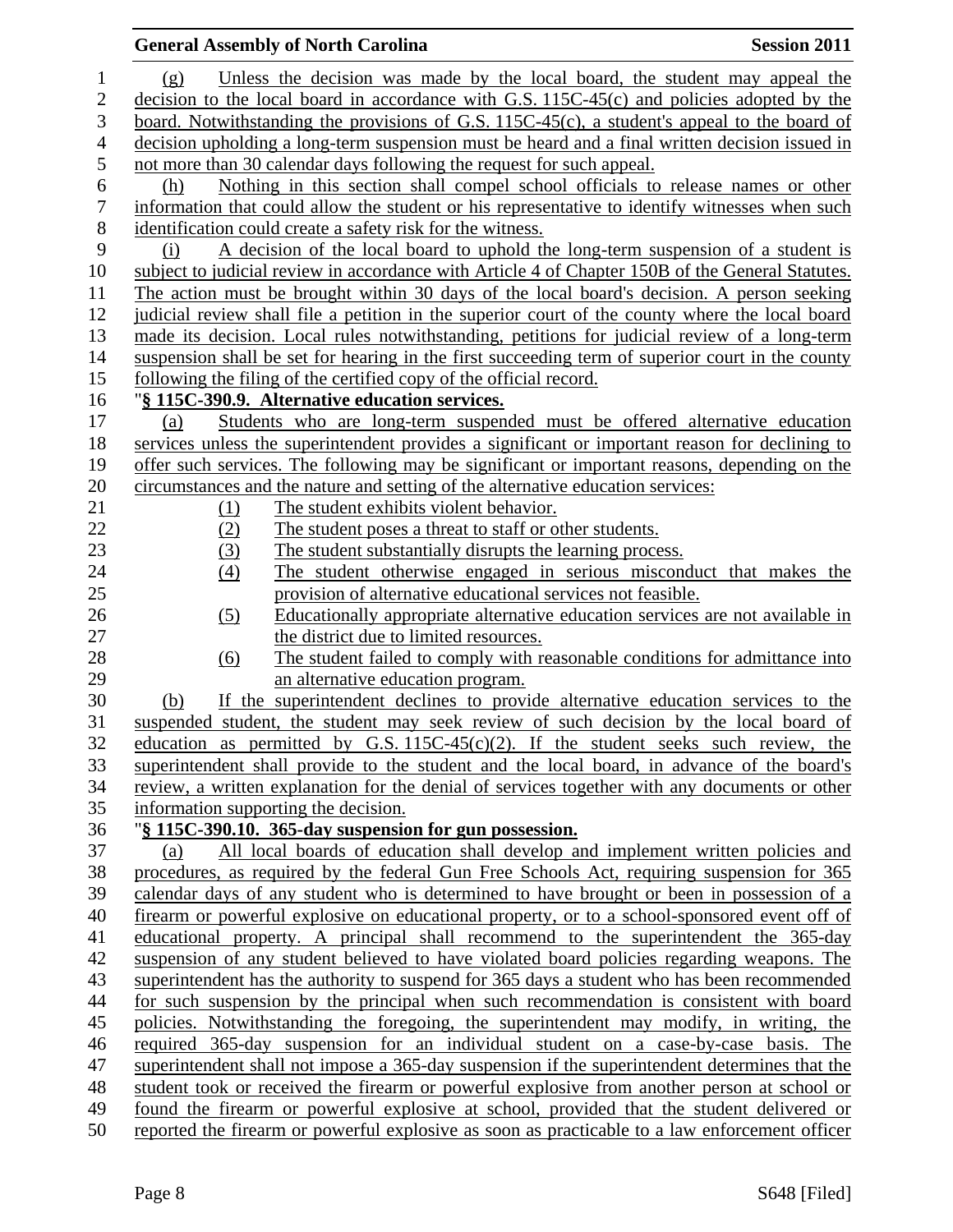|                  |                            | <b>General Assembly of North Carolina</b>                                                                                                                  | <b>Session 2011</b> |
|------------------|----------------------------|------------------------------------------------------------------------------------------------------------------------------------------------------------|---------------------|
| $\mathbf 1$      |                            | or a school employee and had no intent to use such firearm or powerful explosive in a harmful                                                              |                     |
| $\overline{2}$   | or threatening way.        |                                                                                                                                                            |                     |
| 3                | (b)                        | The principal must report all incidents of firearms or powerful explosive on                                                                               |                     |
| $\overline{4}$   |                            | educational property or at a school-sponsored event as required by G.S. 115C-288(g) and State                                                              |                     |
| 5                | Board of Education policy. |                                                                                                                                                            |                     |
| 6                | (c)                        | Nothing in this provision shall apply to a firearm that was brought onto school                                                                            |                     |
| $\boldsymbol{7}$ |                            | property for activities approved and authorized by the local board of education, provided that                                                             |                     |
| 8                |                            | the local board of education has adopted appropriate safeguards to protect student safety.                                                                 |                     |
| 9                | (d)                        | At the time the student and parent receive notice that the student is suspended for                                                                        |                     |
| 10               |                            | 365 days under this subsection, the superintendent shall provide notice to the student and the                                                             |                     |
| 11               |                            | student's parent of the right to petition the local board of education for readmission pursuant to                                                         |                     |
| 12               | G.S. 115C-390.12.          |                                                                                                                                                            |                     |
| 13               | (e)                        | The procedures described in G.S. 115C-390.8 apply to students facing a 365-day                                                                             |                     |
| 14               |                            | suspension pursuant to this section.                                                                                                                       |                     |
| 15               | (f)                        | Students who are suspended for 365 days pursuant to this section shall be                                                                                  |                     |
| 16               |                            | considered for alternative educational services consistent with the provisions                                                                             | of                  |
| 17               | G.S. 115C-390.9.           |                                                                                                                                                            |                     |
| 18               | "§ 115C-390.11. Expulsion. |                                                                                                                                                            |                     |
| 19               | (a)                        | Upon recommendation of the superintendent, a local board of education may expel                                                                            |                     |
| 20               |                            | any student 14 years of age or older whose continued presence in school constitutes a clear                                                                |                     |
| 21               |                            | threat to the safety of other students or school staff. Prior to the expulsion of any student, the                                                         |                     |
| 22               |                            | local board must conduct a hearing to determine whether the student's continued presence in                                                                |                     |
| 23               |                            | school constitutes a clear threat to the safety of other students or school staff. The student must                                                        |                     |
| 24               |                            | be given reasonable notice of the recommendation in accordance with G.S. 115C-390.8(a) and                                                                 |                     |
| 25               |                            | (b), as well as reasonable notice of the time and place of the scheduled hearing.                                                                          |                     |
| 26               | (1)                        | The procedures described in G.S. $115C-390.8(e)(1)$ through (8) apply to                                                                                   |                     |
| 27               |                            | students facing expulsion pursuant to this section, except that the decision to                                                                            |                     |
| 28               |                            | expel a student by the local board of education shall be based on clear and                                                                                |                     |
| 29               |                            | convincing evidence that the student's continued presence in school                                                                                        |                     |
| 30               |                            | constitutes a clear threat to the safety of other students and school staff.                                                                               |                     |
| 31               | (2)                        | A local board of education may expel any student subject to G.S. 14-208.18                                                                                 |                     |
| 32               |                            | in accordance with the procedures of this section. Prior to ordering the                                                                                   |                     |
| 33               |                            | expulsion of a student, the local board of education shall consider whether                                                                                |                     |
| 34               |                            | there are alternative education services that may be offered to the student. As                                                                            |                     |
| 35               |                            | provided by G.S. 14-208.18(f), if the local board of education determines                                                                                  |                     |
| 36<br>37         |                            | that the student shall be provided educational services on school property,<br>the student must be under the supervision of school personnel at all times. |                     |
| 38               |                            | At the time a student is expelled under this subsection, the student shall be                                                                              |                     |
| 39               | (3)                        | provided notice of the right to petition for readmission pursuant to                                                                                       |                     |
| 40               |                            | G.S. 115C-390.12.                                                                                                                                          |                     |
| 41               | (b)                        | During the expulsion, the student is not entitled to be present on any property of the                                                                     |                     |
| 42               |                            | local administrative unit and is not considered a student of the local board of education.                                                                 |                     |
| 43               |                            | Nothing in this section shall prevent a local board of education from offering access to some                                                              |                     |
| 44               |                            | type of alternative educational services that can be provided to the student in a manner that                                                              |                     |
| 45               |                            | does not create safety risks to other students and school staff.                                                                                           |                     |
| 46               |                            | "§ 115C-390.12. Request for readmission.                                                                                                                   |                     |
| 47               | (a)                        | All students suspended for 365 days or expelled may, after 180 calendar days from                                                                          |                     |
| 48               |                            | the date of the beginning of the student's suspension or expulsion, request in writing                                                                     |                     |
| 49               |                            | readmission to the school administrative unit. The local board of education shall develop and                                                              |                     |
| 50               |                            | publish written policies and procedures for the readmission of all students who have been                                                                  |                     |
| 51               |                            | expelled or suspended for 365 days, which shall provide, at a minimum, the following process:                                                              |                     |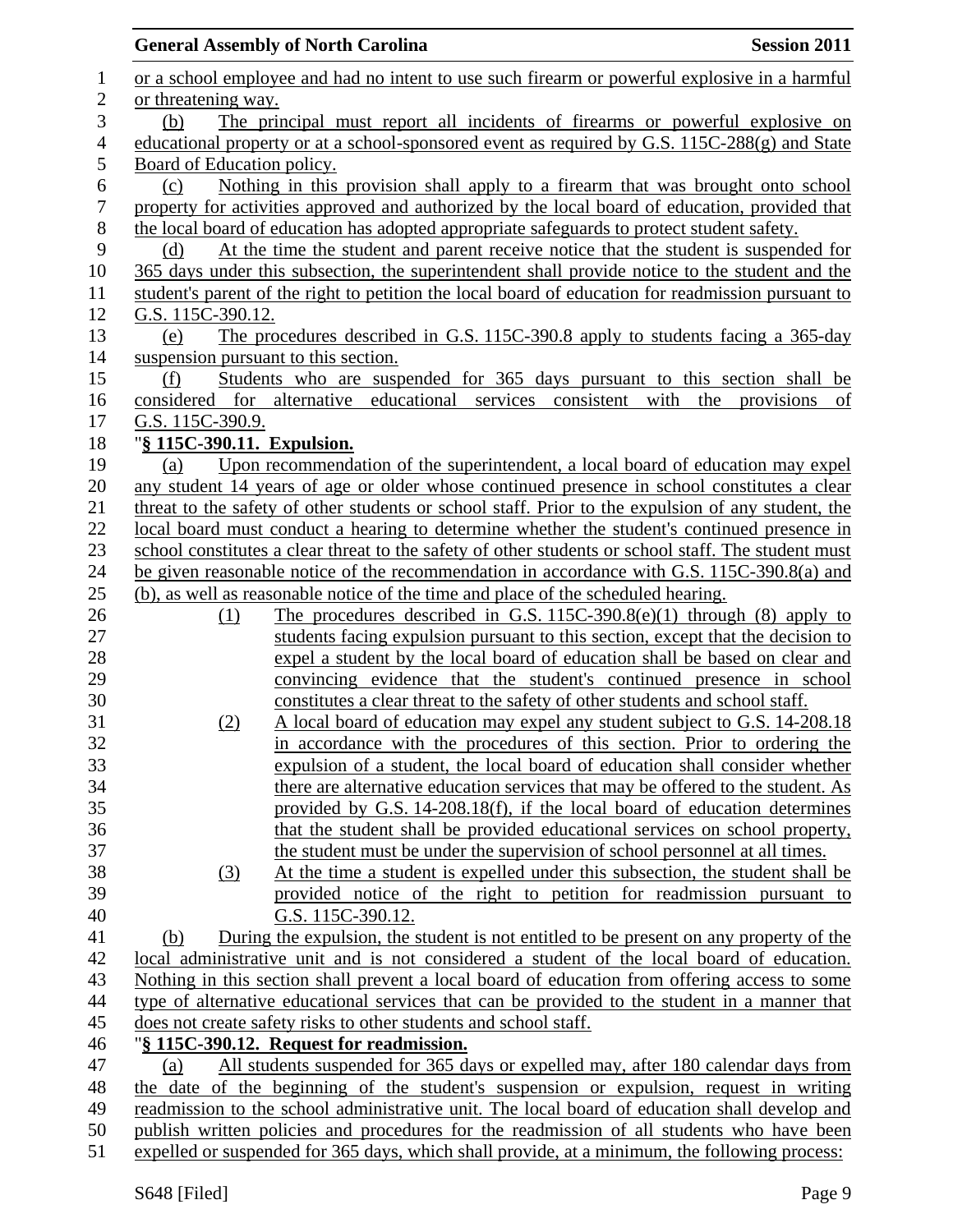|                | <b>General Assembly of North Carolina</b> |                   |                                                                                                 | <b>Session 2011</b> |
|----------------|-------------------------------------------|-------------------|-------------------------------------------------------------------------------------------------|---------------------|
| $\mathbf{1}$   | (1)                                       |                   | The process for $365$ -day suspended students. $-$                                              |                     |
| $\overline{2}$ |                                           | <u>a.</u>         | At the local board's discretion, either the superintendent or the local                         |                     |
| 3              |                                           |                   | board itself shall consider and decide on petitions for readmission. If                         |                     |
| $\overline{4}$ |                                           |                   | the decision maker is the superintendent, the superintendent shall                              |                     |
| 5              |                                           |                   | offer the student an opportunity for an in-person meeting. If the                               |                     |
| 6              |                                           |                   |                                                                                                 |                     |
|                |                                           |                   | decision maker is the local board of education, the board may offer                             |                     |
|                |                                           |                   | the student an in-person meeting or may make a determination based                              |                     |
|                |                                           |                   | on the records submitted by the student and the superintendent.                                 |                     |
|                |                                           | <u>b.</u>         | The student shall be readmitted if the student demonstrates to the                              |                     |
|                |                                           |                   | satisfaction of the board or superintendent that the student's presence                         |                     |
|                |                                           |                   | in school no longer constitutes a threat to the safety of other students                        |                     |
|                |                                           |                   | or staff.                                                                                       |                     |
|                |                                           | $\underline{c}$ . | A superintendent's decision not to readmit the student may be                                   |                     |
|                |                                           |                   | appealed to the local board of education pursuant to G.S. 115C-45(c).                           |                     |
|                |                                           |                   | The superintendent shall notify the parents of the right to appeal.                             |                     |
|                |                                           | <u>d.</u>         | There is no right to judicial review of the board's decision not to                             |                     |
|                |                                           |                   | readmit a 365-day suspended student.                                                            |                     |
|                |                                           | e.                | A decision on readmission under this subsection must be issued                                  |                     |
|                |                                           |                   | within 30 days of the petition.                                                                 |                     |
|                | (2)                                       |                   | The process for expelled students. $-$                                                          |                     |
|                |                                           | <u>a.</u>         | The board of education shall consider all petitions for readmission of                          |                     |
|                |                                           |                   | expelled students, together with the recommendation of the                                      |                     |
|                |                                           |                   | superintendent on the matter, and shall rule on the request for                                 |                     |
|                |                                           |                   | readmission. The board shall consider the petition based on the                                 |                     |
|                |                                           |                   | records submitted by the student and the response by the                                        |                     |
|                |                                           |                   | administration and shall allow the parties to be heard in the same                              |                     |
|                |                                           |                   | manner as provided by G.S. 115C-45(c).                                                          |                     |
|                |                                           | <u>b.</u>         | The student shall be readmitted if the student demonstrates to the                              |                     |
|                |                                           |                   | satisfaction of the board or superintendent that his or her presence in                         |                     |
|                |                                           |                   | a school no longer constitutes a clear threat to the safety of other                            |                     |
|                |                                           |                   | students or staff.                                                                              |                     |
|                |                                           | $\underline{c}$ . | A decision by a board of education to deny readmission of an                                    |                     |
|                |                                           |                   | expelled student is not subject to judicial review.                                             |                     |
|                |                                           |                   | An expelled student may subsequently request readmission not more                               |                     |
|                |                                           | <u>d.</u>         |                                                                                                 |                     |
|                |                                           |                   | often than every six months. The local board of education is not                                |                     |
|                |                                           |                   | required to consider subsequent readmission petitions filed sooner                              |                     |
|                |                                           |                   | than six months after the previous petition was filed.                                          |                     |
|                |                                           | <u>e.</u>         | A decision on readmission under this subsection must be issued                                  |                     |
|                |                                           |                   | within 30 days of the petition.                                                                 |                     |
|                | (b)                                       |                   | If a student is readmitted under this section, the board and the superintendent have            |                     |
|                |                                           |                   | the right to assign the student to any program within the school system and to place reasonable |                     |
|                | conditions on the readmission.            |                   |                                                                                                 |                     |
|                | (c)                                       |                   | If a teacher was assaulted or injured by a student, and as a result the student was             |                     |
|                |                                           |                   | expelled, the student shall not be returned to that teacher's classroom following readmission   |                     |
|                | unless the teacher consents."             |                   |                                                                                                 |                     |
|                |                                           |                   | <b>SECTION 3.</b> G.S. 115C-391.1(i) reads as rewritten:                                        |                     |
|                | " $(i)$                                   |                   | Nothing in this section modifies the rights of school personnel to use reasonable               |                     |
|                |                                           |                   | force as permitted under G.S. 115C-390-G.S. 115C-390.3 or modifies the rules and procedures     |                     |
|                |                                           |                   | governing discipline under G.S. 115C-391(a).G.S. 115C-390.1 through G.S. 115C-390.12."          |                     |
|                |                                           |                   | <b>SECTION 4.</b> G.S. 115C-12(27) reads as rewritten:                                          |                     |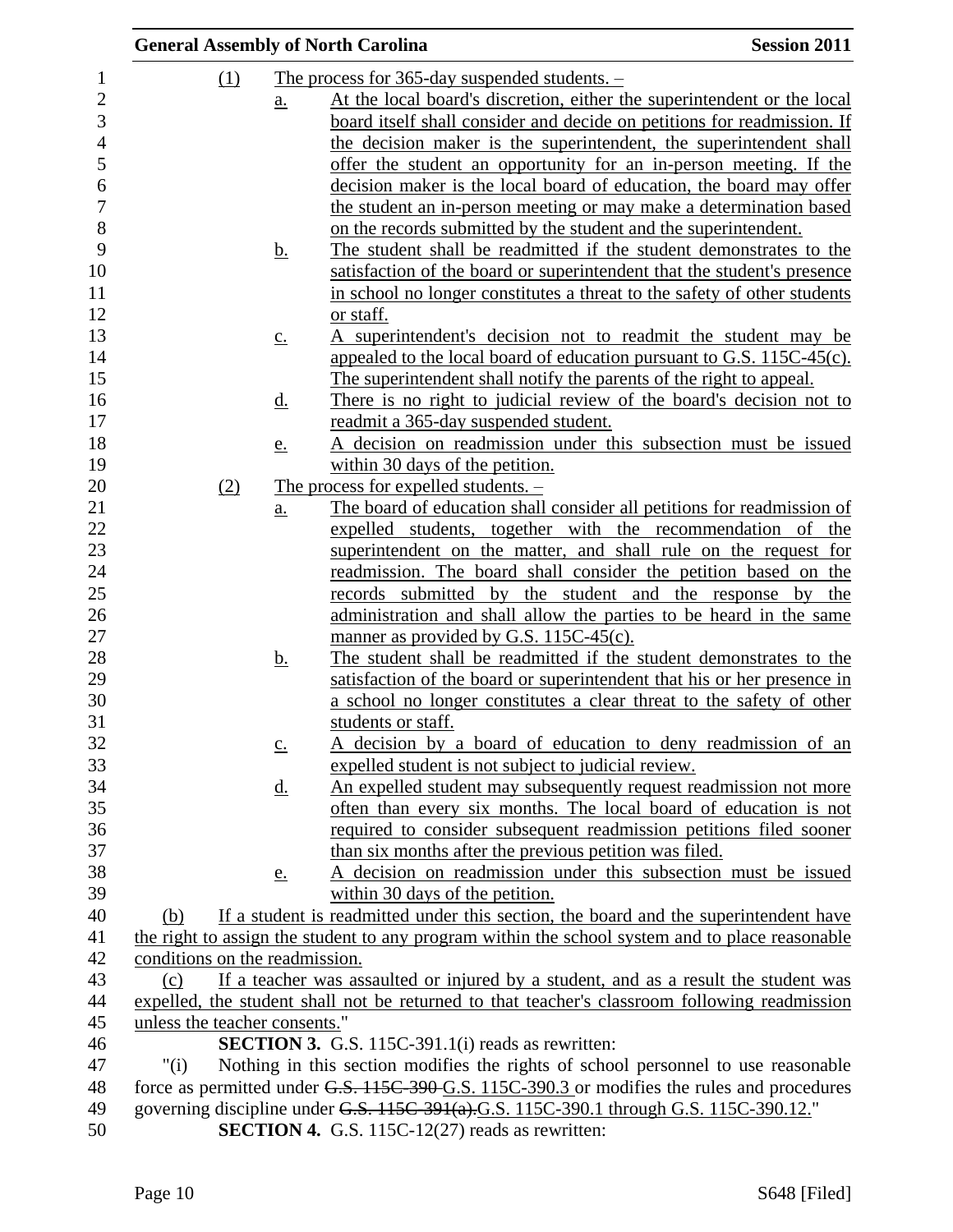| <b>General Assembly of North Carolina</b>                                                                                                                                                                                                                                                           | <b>Session 2011</b> |
|-----------------------------------------------------------------------------------------------------------------------------------------------------------------------------------------------------------------------------------------------------------------------------------------------------|---------------------|
| Reporting Dropout Rates, Corporal Punishment, Suspensions, Expulsions,<br>"(27)<br>$\mathbf{1}$<br>$\boldsymbol{2}$<br>and Alternative Placements. – The State Board shall report by March 15 of<br>3<br>each yearannually to the Joint Legislative Education Oversight Committee<br>$\overline{4}$ |                     |
| and the Commission on Improving the Academic Achievement of Minority<br>and At-Risk Students on the numbers of students who have dropped out of                                                                                                                                                     |                     |
| school, been subjected to corporal punishment, been suspended, been                                                                                                                                                                                                                                 |                     |
| expelled, been reassigned for disciplinary purposes, or been placed in<br>an provided alternative program-education services. The data shall be                                                                                                                                                     |                     |
| reported in a disaggregated manner-and reflecting the school administrative                                                                                                                                                                                                                         |                     |
| unit, race, gender, grade level, ethnicity, and disability status of each                                                                                                                                                                                                                           |                     |
| affected student. Such data shall be readily available to the public. The State                                                                                                                                                                                                                     |                     |
| Board shall not include students that have been expelled from school when                                                                                                                                                                                                                           |                     |
| calculating the dropout rate. The Board shall maintain a separate record of<br>the number of students who are expelled from school and the reasons for the                                                                                                                                          |                     |
| expulsion."                                                                                                                                                                                                                                                                                         |                     |
| <b>SECTION 5.</b> G.S. 115C-45 $(c)(1)$ reads as rewritten:                                                                                                                                                                                                                                         |                     |
| The discipline of a student under G.S. $115C-391(c)$ , (d), (d1), (d2), (d3), or<br>"(1)                                                                                                                                                                                                            |                     |
| (d4); G.S. 115C-390.1 through G.S. 115C-390.12;"                                                                                                                                                                                                                                                    |                     |
| <b>SECTION 6.</b> G.S. 115C-105.47(b)(6) reads as rewritten:<br>Mechanisms for assessing the needs of disruptive and disorderly students<br>"(6)                                                                                                                                                    |                     |
| and students who are at risk of academic failure, and providing them with                                                                                                                                                                                                                           |                     |
| services to assist them in achieving academically and in modifying their                                                                                                                                                                                                                            |                     |
| behavior, behavior, including any positive behavior management or positive                                                                                                                                                                                                                          |                     |
| behavior support programs that have been adopted, and removing them from                                                                                                                                                                                                                            |                     |
| the classroom when necessary."<br><b>SECTION 7.</b> G.S. 115C-105.47(b) $(13)$ reads as rewritten:                                                                                                                                                                                                  |                     |
| Direction to school improvement teams within the local<br>"(13)                                                                                                                                                                                                                                     | school              |
| administrative unit to consider the special conditions at their schools and to                                                                                                                                                                                                                      |                     |
| incorporate into their school improvement plans the appropriate components                                                                                                                                                                                                                          |                     |
| of the local plan for:                                                                                                                                                                                                                                                                              |                     |
| maintaining safe and orderly schools; and<br>a.<br>$b$ .<br>addressing the needs of students who are at risk of academic failure                                                                                                                                                                    |                     |
| or who are disruptive or both, both and including the components of                                                                                                                                                                                                                                 |                     |
| any positive behavior management or positive behavior support                                                                                                                                                                                                                                       |                     |
| programs that have been adopted."                                                                                                                                                                                                                                                                   |                     |
| <b>SECTION 8.</b> G.S. 115C-238.29B(b)(11) reads as rewritten:                                                                                                                                                                                                                                      |                     |
| The procedures by which students can be excluded from the charter school<br>"(11)<br>and returned to a public school. Notwithstanding any law to the contrary,                                                                                                                                      |                     |
| any local board may refuse to admit any student who is suspended or                                                                                                                                                                                                                                 |                     |
| expelled from a charter school due to actions that would lead to suspension                                                                                                                                                                                                                         |                     |
| or expulsion from a public school under G.S. 115C-391 G.S. 115C-390.5                                                                                                                                                                                                                               |                     |
| through G.S. 115C-390.11 until the period of suspension or expulsion has                                                                                                                                                                                                                            |                     |
| expired."<br><b>SECTION 9.</b> G.S. 115C-238.29 $F(g)(7)$ reads as rewritten:                                                                                                                                                                                                                       |                     |
| Notwithstanding any law to the contrary, a charter school may refuse<br>" $(7)$                                                                                                                                                                                                                     |                     |
| admission to any student who has been expelled or suspended from a public                                                                                                                                                                                                                           |                     |
| school under G.S. 115C-391 G.S. 115C-390.5 through G.S. 115C-390.11                                                                                                                                                                                                                                 |                     |
| until the period of suspension or expulsion has expired."                                                                                                                                                                                                                                           |                     |
| <b>SECTION 10.</b> G.S. 115C-276 $(r)$ reads as rewritten:<br>To Maintain Student Discipline. – The superintendent shall maintain student<br>" $(r)$                                                                                                                                                |                     |
| discipline in accordance with Article 27 of this Chapter and shall keep data on each student to                                                                                                                                                                                                     |                     |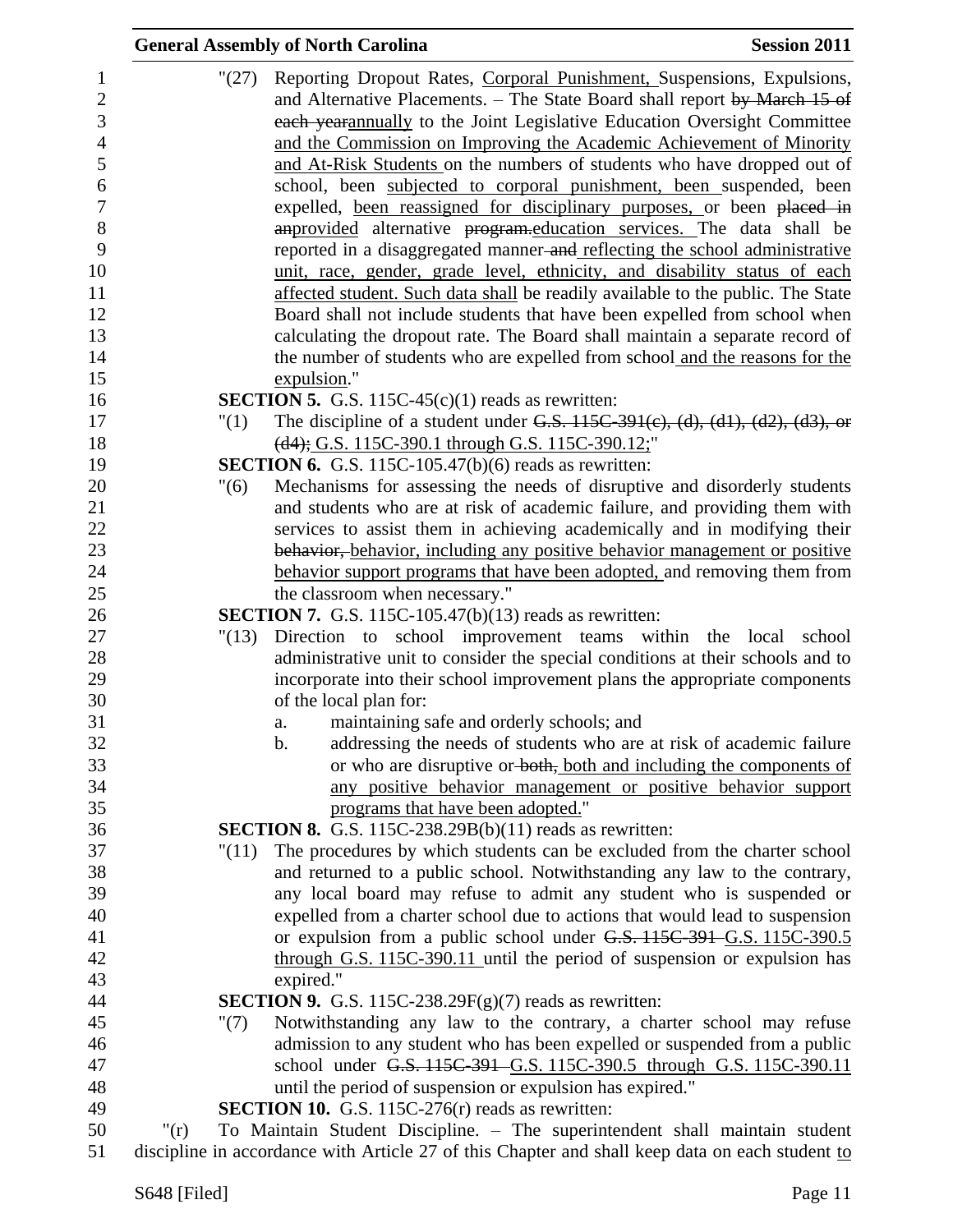#### **General Assembly of North Carolina Session 2011**

1 whom corporal punishment was administered, who was suspended for more than 10-daysdays, who was reassigned for disciplinary reasons, or who was expelled. This data shall include the race, gender, age, grade level, ethnicity, and agedisability status of each student, the duration of 4 suspension for each student, whether an alternative education was considered orservices were 5 provided for each student, and whether a student had multiple-suspensions. Suspensions in that academic year." **SECTION 11.** G.S. 115C-288(e) reads as rewritten: "(e) To Discipline Students and to Assign Duties to Teachers with Regard to the Discipline, General Well-being, and Medical Care of Students. – The principal shall have authority to exercise discipline over the pupils of the school under policies adopted by the local 11 board of education as prescribed by G.S. 115C-391(a). in accordance with G.S. 115C-390.1 12 through G.S. 115C-390.12. The principal shall-may use reasonable force pursuant to discipline students under G.S. 115C-390 G.S. 115C-390.5 and may suspend or dismiss pupils 14 understudents G.S. 115C-391. pursuant to G.S. 115C -390.5. The principal shall assign duties to teachers with regard to the general well-being and the medical care of students under G.S. 115C-307 and Article 26A of this Chapter." **SECTION 12.** G.S. 115C-366 reads as rewritten: "**§ 115C-366. Assignment of student to a particular school.** … (a5) Notwithstanding any other law, a local board may deny admission to or place reasonable conditions on the admission of a student who has been suspended from a school 22 under G.S.  $115C-391-115C-390.5$  through G.S. 115C-390.10 or who has been suspended from a school for conduct that could have led to a suspension from a school within the local school administrative unit where the student is seeking admission until the period of suspension has expired. Also, a local board may deny admission to or place reasonable conditions on the 26 admission of a student who has been expelled from a school under G.S.  $115C-391-115C-390.11$  or who has been expelled from a school for behavior that indicated the student's continued 28 presence in school constituted a clear threat to the safety of other students or employees-staff as found by clear and convincing evidence or who has been convicted of a felony in this or any other state. If the local board denies admission to a student who has been expelled or convicted of a felony, the student may request the local board to reconsider that decision in accordance with G.S. 115C-391(d). 115C-390.12. When a student who has been identified as eligible to receive special education and related services under the Individuals with Disabilities Education Improvement Act, 20 U.S.C. § 1400, et seq., (2004), is denied admission under this subsection, the local board shall provide educational services to the student to the same extent it would if the student were enrolled in the local school administrative unit at the time of the suspension or expulsion, as required by G.S. 115C-107.1(a)(3). … (h) The following definitions apply in this section: … (3) Educational decisions. – Decisions or actions recommended or required by the school concerning the student's academic course of study, extracurricular activities, and conduct. These decisions or actions include enrolling the student, receiving and responding to notices of discipline under G.S. 115C-391, 115C-390.5 through G.S. 115C-390.12, attending conferences with school personnel, granting permission for school-related activities, granting permission for emergency medical care, receiving and taking appropriate action in connection with student records, and any other decisions or actions recommended or required by the school in connection to that student. …."